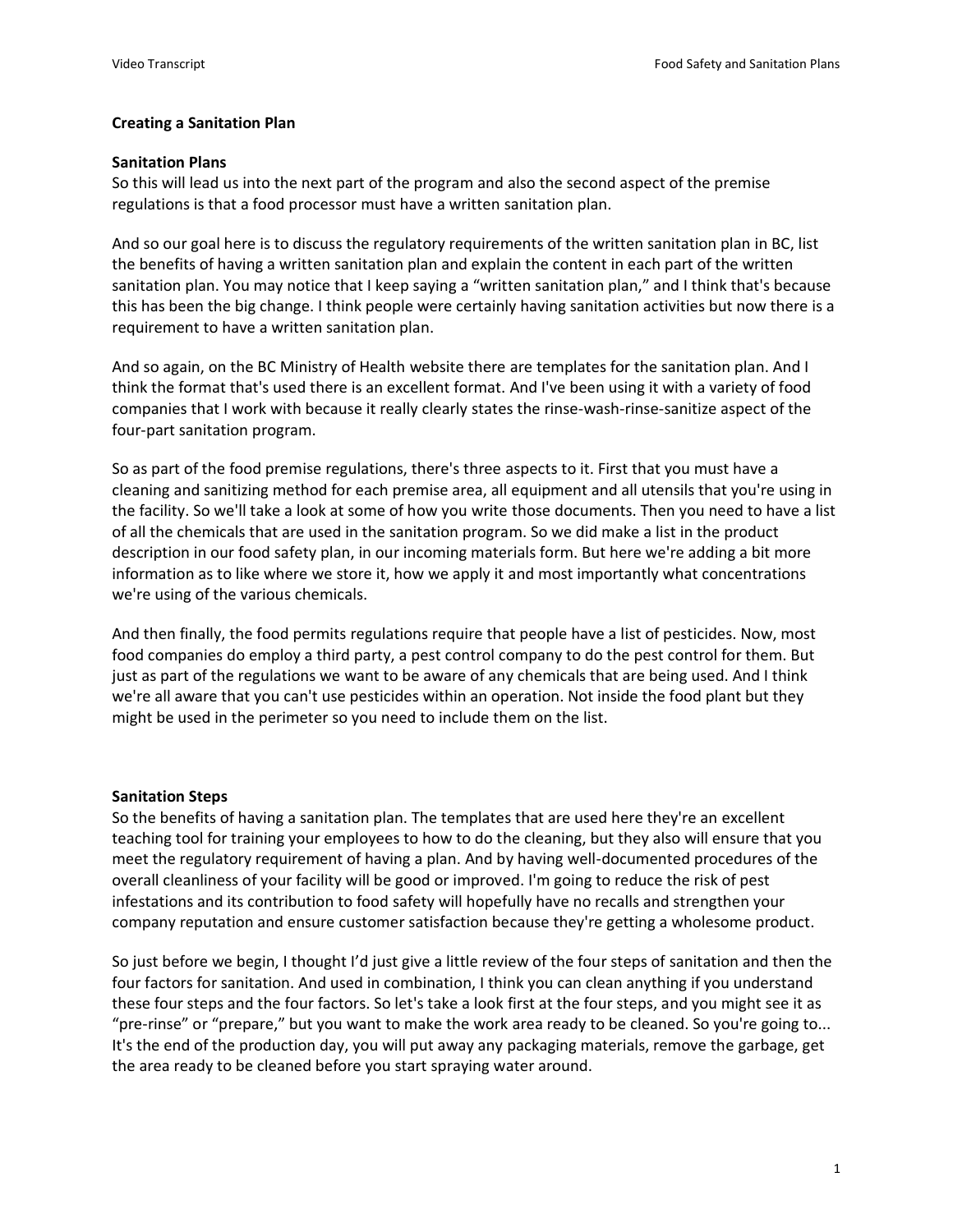And then once we're ready to go, we'll start with the pre-rinse and its purpose is to prepare the system or area for washing. So by we want to remove any food residues that are there so that when we apply our chemical it'll work more effectively. And the third comment there, keep CIP and COP tank for your food residues. Remember that in a CIP system our cleaning chemicals are circulating for a period of time, so if it's picking up a lot of food residues we're going to contaminate our CIP tank and we'll have to dump it and start again. So remove the food residues so that the area is ready to be cleaned.

Our step number two is wash. And so at this point we're going be removing all food residues and soils from the area and the detergent will be doing its job. Most of our cleaning chemicals are caustic—so high pH, and so they have their action of cleaning the area. And its goal is trying to remove—remember FAT TOM here again, we don't want any food residues on the surfaces that will enable any bacteria to grow. We eliminate soils that can affect equipment efficiency such as heat exchangers.

You know, we don't want that buildup of... Well, in the dairy industry we call it milk stone. But we just don't want any buildup of contaminants that make our equipment difficult to work. And then we remove any soil deposits that can harbor microorganisms. So, that's the washing step. And so keeping in mind that it's generally at a high pH, then we need to do an effective rinsing step so that we can return the surface back to neutral pH so that our sanitizers will work effectively.

And then we want to rinse off the chemical so that any soil that was there goes off with the cleaning chemical and then we turn the area to neutral pH, and then we're going to apply our sanitizer and its purpose is to reduce the number of microorganisms and eliminate pathogens. I find sometimes, you know, one of my pet peeves in food plants sometimes as I observe people cleaning with sanitizer, and I think we really need to understand the difference between detergents and sanitizers and ensure that they're being used at the appropriate time. So those are the four steps of sanitation.

And then I have the four factors for sanitation and these we use in various combinations. So we have chemical, we're going to use a chemical and then generally there's a time and temperature combination. And then finally turbulence. So turbulence can be something as simple as our elbow grease just doing the scrubbing, or we might be using a foaming system or CIP where the turbulence is 30 minutes of the cleaning chemicals circulating through the pipeline. Time and temperature and chemical—I'll just give you some examples of how you use those in combination.

Most frequently we'll use a chemical and it might be being used with hot water, and we'll be doing something for 10 minutes. In my experience working in whey processing we were using ultrafiltration equipment, very delicate membranes that can't handle the high temperatures. So there was a situation where we used lots of chemical, low temperature and a lot of time. So we're balancing these things out, and the turbulence was gentle. So you use those four factors in combination. So you might be using hot water, very hot water.

I've done that too where we're using very hot water and some sanitizer to do the sanitation step. So you use those four factors in combination and apply them with the four steps of sanitation, and you can clean anything I believe.

# **Cleaning and Sanitizing Requirements**

So let's take a look at what the requirements are for the written methods for your sanitation plan. So the first part is to identify all areas of your establishment that need to be cleaned. So it's part of your prerequisite programs, you're going to have a list of all equipment, you're going to have a list of all utensils that you're used and you will also need to identify premise areas that need to be cleaned.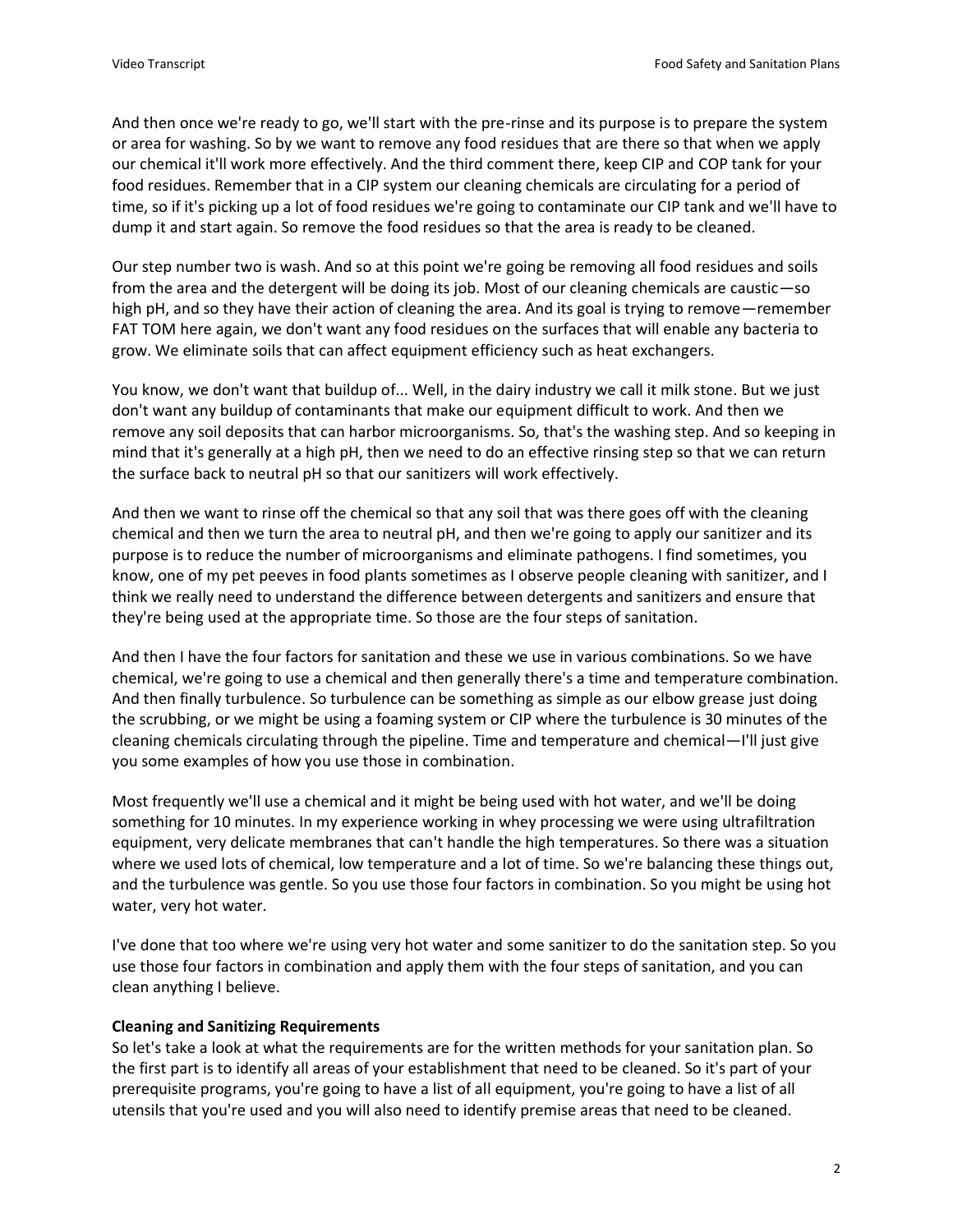And in your method, you're going to indicate how frequently they're cleaned, who's doing it and the method that they're doing. And the record-keeping is quite important. Now, I find that in most food plants, we're very good with the daily cleaning because we use something today so we'll clean IT. What's more challenging is to establish a schedule for infrequent cleaning tasks like cleaning out a cooler, cleaning out a storage area. But following this format that's available on the website you will establish that frequency and ensure that all areas of the plant are cleaned with a suitable frequency.

So as I said it's a standard template. And we'll just take a look at cleaning an establishment area, just so you see the format of this document. So keep in mind rinse, wash, rinse, sanitize. And here we're starting with an establishment area. And so they're describing how they're going to clean the walls, floors, doors and ceilings, exterior walls of the coolers, etc. And they're going to do it on a weekly basis. Our prepare step, any protective equipment, PPE that employees need to wear when doing these tasks should be listed here, The tasks associated, you know, that you need to do before getting started.

So they're going to remove the food and packaging materials from the room. Identify any equipment that needs to be locked out. So we're also including employee safety, as well as cleaning procedures here. In this case, they're doing a cooler so they're going to have to remove any ice buildup and then they get ready to do the cleaning. So they're going to check the temperature of the water and the solution concentrations. Our next step is to pre-rinse so we're going to remove the visible soils.

They're applying detergent with a foamer here so turn on the switches, adjust the air and they're going to foam the equipment. And our instructions should include the contact time. So they're going to leave that chemical on depending on what their supplier has told them, but let's say 10 minutes.

And then after that we'll rinse with hot water to remove all of the detergent and return the surface to neutral pH. And see they mention here I've used a "squeegee, remove any excess water from the floor." Remember we don't want any pooling water in a food plant which might harbour microorganisms.

Prior to sanitizing we want to inspect to ensure that the surface is clean. And so it's good to get a flashlight and a check little corners and if it is clean, then carry on with the sanitation step. But if not, we'll go back to step number two and rewash the surface and inspect again and then sanitize. So then we want to complete the method by including all of the cleanup steps so that our area is left clean to start up the next day in good form.

So then are another example, so that's for a premise area. Here at the filling machine, it's the same format of prepare, putting on any protective equipment and then the four steps, rinse, wash, rinse, sanitize.

But when you're doing pieces of equipment you may need to include how to dismantle the equipment. And I find nowadays that because of the ease of taking pictures, people are inserting pictures in these methods of how to take the equipment apart. And that's very helpful to make these documents useful as a training tool in the facility. So here in the filling machine they have to disassemble it. And they're safely putting everything in a bucket so they don't lose any parts. And the frequency is established as daily and then identify who's going to do it.

And then the remaining steps of the filling machine are we're going to rinse it all with the, to get the pH back to neutral so our sanitizer will work. Again, we'll inspect and reclean if required. And then our sanitation steps. And depending on the piece of equipment, you may leave it to dry before putting it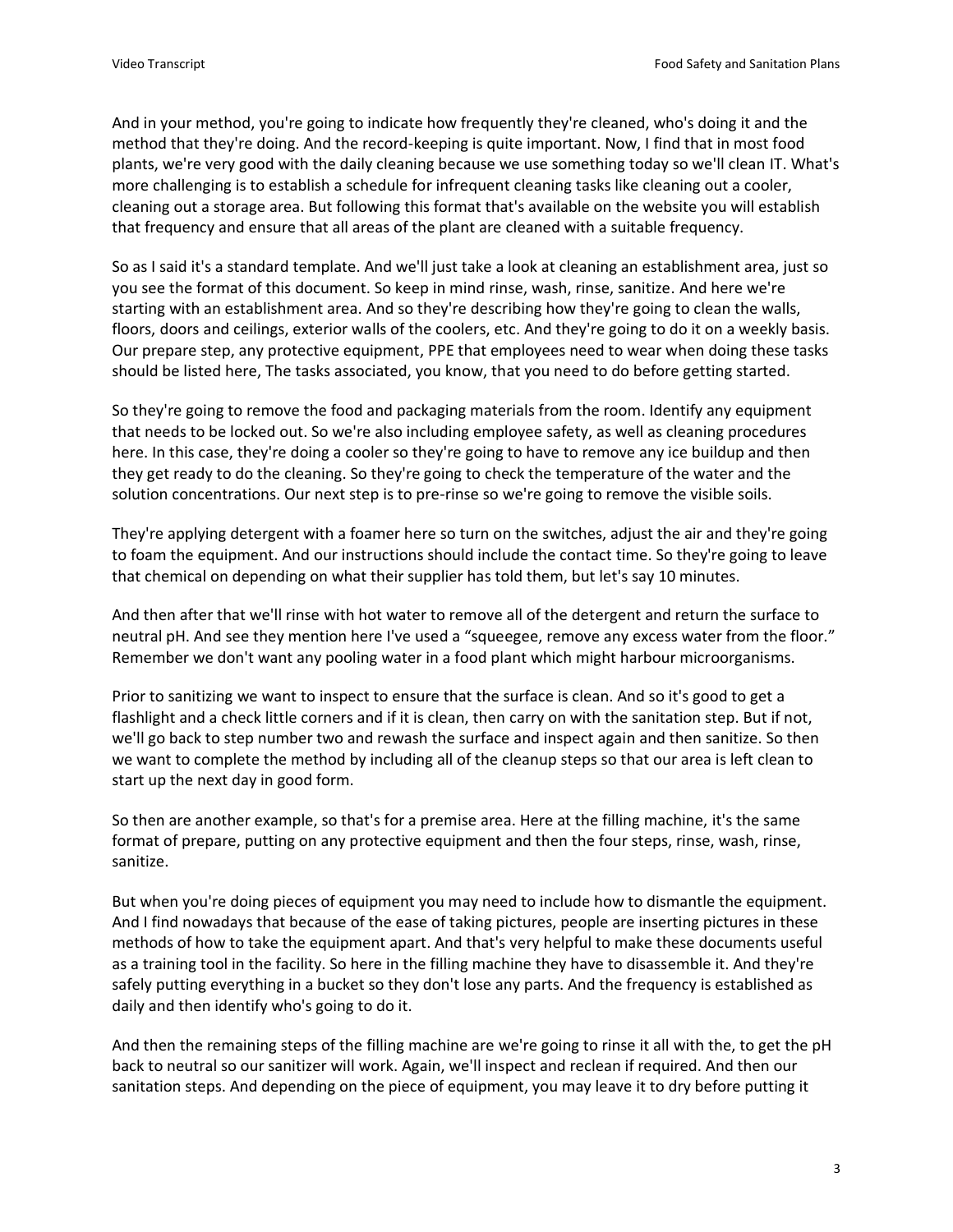back together or it may be okay to assemble at this point. But that you'll have to get from the manual for the equipment.

And then we have our records. And so again think of this record as monitoring that the cleaning procedure has been done. So they have their daily cleaning.

So the weekly activity for the premise area, the filling machine, and then the scoop which probably went in the dishwasher has been recorded that it was cleaned daily after use. Then at the end of the week, another person perhaps QC or a supervisor reviewed the records and ensured that the cleaning procedures were followed and signs and dates and records that they've been reviewed. So that's the format that we use to write the methods for cleaning premise areas, pieces of equipment and any utensils that you use.

# **Cleaning and Sanitizing Agents and Pesticides**

As part of our written program we also need to prepare a list of the cleaning and sanitizing agents that we're going to use. And again it's a simple table format. And just to make that distinction that our cleaning chemicals or products used to remove dirt, grease and oil from a surface and so those are detergents and degreasers. Generally, a high pH caustic containing products. And then our sanitizing agents, its goal is to kill microorganisms or reduce our number to a safe level. And there's a variety of sanitizers we use in the industry, chlorine, of course, is quite common, quaternary ammonium products, peracetic acid. These are some examples of sanitizers that we use in the industry.

When you are preparing your written sanitation plan then at a minimum you need to be getting specification sheets and MSDS sheets from the supplying company and so include the name of the sanitizer or the cleaning chemical, you're mixing instructions, concentrations that you're going to use. How do you use it? Are you using a foamer? Is it going into a CIP system? Just so we understand how it's used. And make—ensure that the concentrations are written as the way you are using it with the measuring devices that you're going to use. Not just simply copying it from the back of the bottle and then indicate how they're used, and also how they're stored should be included in this table.

So the example here we've listed off are cleaning chemicals, mixing instructions, five mils per liter of water and then indicated what surface area or premise area the product is being used on. And then for our sanitizers, same thing, we've listed off the chemicals that we're using, the use rate and then where it's going to be used in the establishment.

Then the final part of the sanitation plan is the identification of the pesticides you're using in the facility. And as I mentioned, most companies will probably not be using any on their own accord but there may be some from the outside pest control company that they're employing.

So pesticides, products used to control pests. Again, you're not allowed to have them in a food plant, we should only be using mechanical traps. And similar to the sanitation chemical list, you just want to name the chemical, how it's used and how it's stored at the facility.

And so here they've mentioned that it's securely stored in a locked cabinet and that they're only using pesticides at the exterior to control rats and mice. So that's pretty simple what needs to be included in this plan. Of course, the bulk of the work is getting the methods written. And hopefully you can group your methods together, like I have one facility where I work the methods we've written are for the